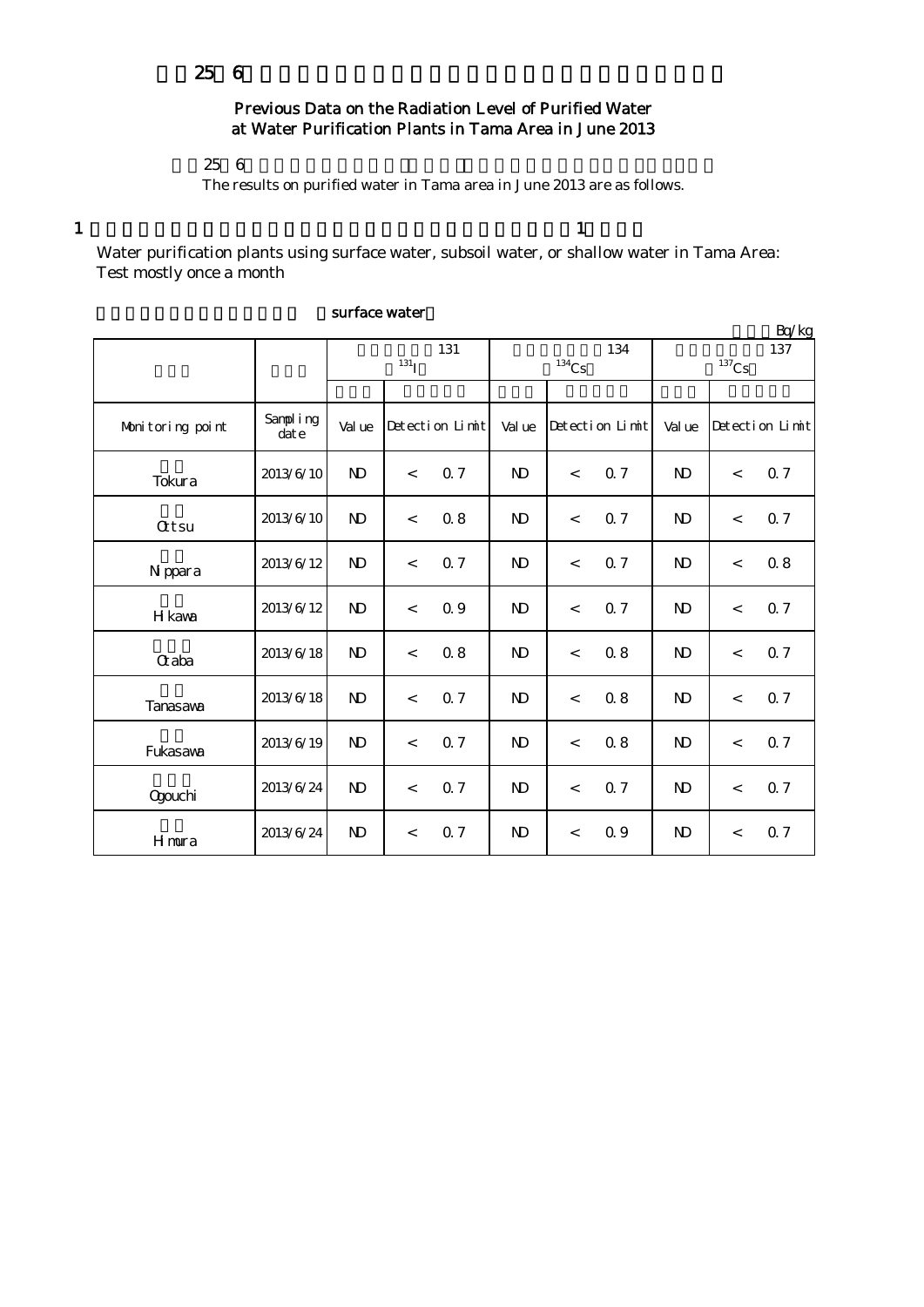subsoil water

| Bq/kg            |                   |                           |       |                 |                |                     |                 |                 |                          |                 |  |
|------------------|-------------------|---------------------------|-------|-----------------|----------------|---------------------|-----------------|-----------------|--------------------------|-----------------|--|
|                  |                   | 131<br>$131$ <sup>T</sup> |       |                 |                | $^{134}\mathrm{Cs}$ | 134             | 137<br>$137$ Cs |                          |                 |  |
|                  |                   |                           |       |                 |                |                     |                 |                 |                          |                 |  |
| Monitoring point | Sampling<br>dat e | Val ue                    |       | Detection Limit | Val ue         |                     | Detection Limit | Val ue          |                          | Detection Limit |  |
| Chi gasedai ni   | 2013/6/11         | $\mathbf{N}$              | $\lt$ | 0.9             | $\mathbf{D}$   | $\lt$               | 0.7             | $\mathbf{D}$    | $\,<$                    | 0.8             |  |
| H nat avada      | 2013/6/11         | $\mathbf{N}$              | $\lt$ | 0.7             | $\mathbf{D}$   | $\lt$               | 0.7             | $\mathbf{D}$    | $\overline{\phantom{a}}$ | 06              |  |
| Fut anat ao      | 2013/6/17         | $\mathbf{N}$              | $\lt$ | 06              | N)             | $\lt$               | 0.7             | N <sub>D</sub>  | $\,<$                    | 0.7             |  |
| Nari ki          | 2013/6/17         | $\mathbf{N}$              | $\lt$ | 0.8             | $\mathbf{N}$   | $\lt$               | 0.8             | $\mathbf{D}$    | $\overline{\phantom{a}}$ | 0.7             |  |
| Takat suki       | 2013/6/19         | $\mathbf{D}$              | $\lt$ | 0.8             | $\mathbf{D}$   | $\lt$               | 0.7             | $\mathbf{D}$    | $\lt$                    | 0.8             |  |
| Savai dai i chi  | 2013/6/25         | $\mathbf{D}$              | $\lt$ | 0.7             | ND.            | $\,<$               | 0.7             | N <sub>D</sub>  | $\,<$                    | Q 7             |  |
| Savai dai ni     | 2013/6/25         | $\mathbf{N}$              | $\lt$ | 06              | $\mathbf{D}$   | $\lt$               | 0.7             | N <sub>D</sub>  | $\overline{\phantom{a}}$ | 0.7             |  |
| MItakesann       | 2013/6/26         | $\mathbf{N}$              | $\lt$ | 0.8             | N <sub>D</sub> | $\lt$               | 0.7             | N <sub>D</sub>  | $\overline{\phantom{a}}$ | 0.7             |  |

## shallow well

|                  |                   |                         |         |                 |                |          |                 |                       |         | Bq/kg           |  |
|------------------|-------------------|-------------------------|---------|-----------------|----------------|----------|-----------------|-----------------------|---------|-----------------|--|
|                  |                   | 131<br>131 <sub>T</sub> |         |                 |                |          | 134             | 137                   |         |                 |  |
|                  |                   |                         |         |                 |                | $134$ Cs |                 | ${}^{137}\mathrm{Cs}$ |         |                 |  |
|                  |                   |                         |         |                 |                |          |                 |                       |         |                 |  |
| Monitoring point | Sampling<br>dat e | Val ue                  |         | Detection Limit | Val ue         |          | Detection Limit | Val ue                |         | Detection Limit |  |
| Sugi nami        | 2013/6/6          | N <sub>D</sub>          | $\,<\,$ | 0.8             | ND.            | $\,<$    | 0.8             | ND.                   | $\,<\,$ | 0.9             |  |
| Kamiishihara     | 2013/6/13         | $\mathbf{D}$            | $\lt$   | 06              | N <sub>D</sub> | $\,<\,$  | 0.7             | ND.                   | $\,<\,$ |                 |  |
| Kaniyotsugi      | 2013/6/26         | ND.                     | $\,<\,$ | 0.7             | ND.            | $\,<\,$  | 0.8             | ND.                   | $\,<\,$ | 0.8             |  |